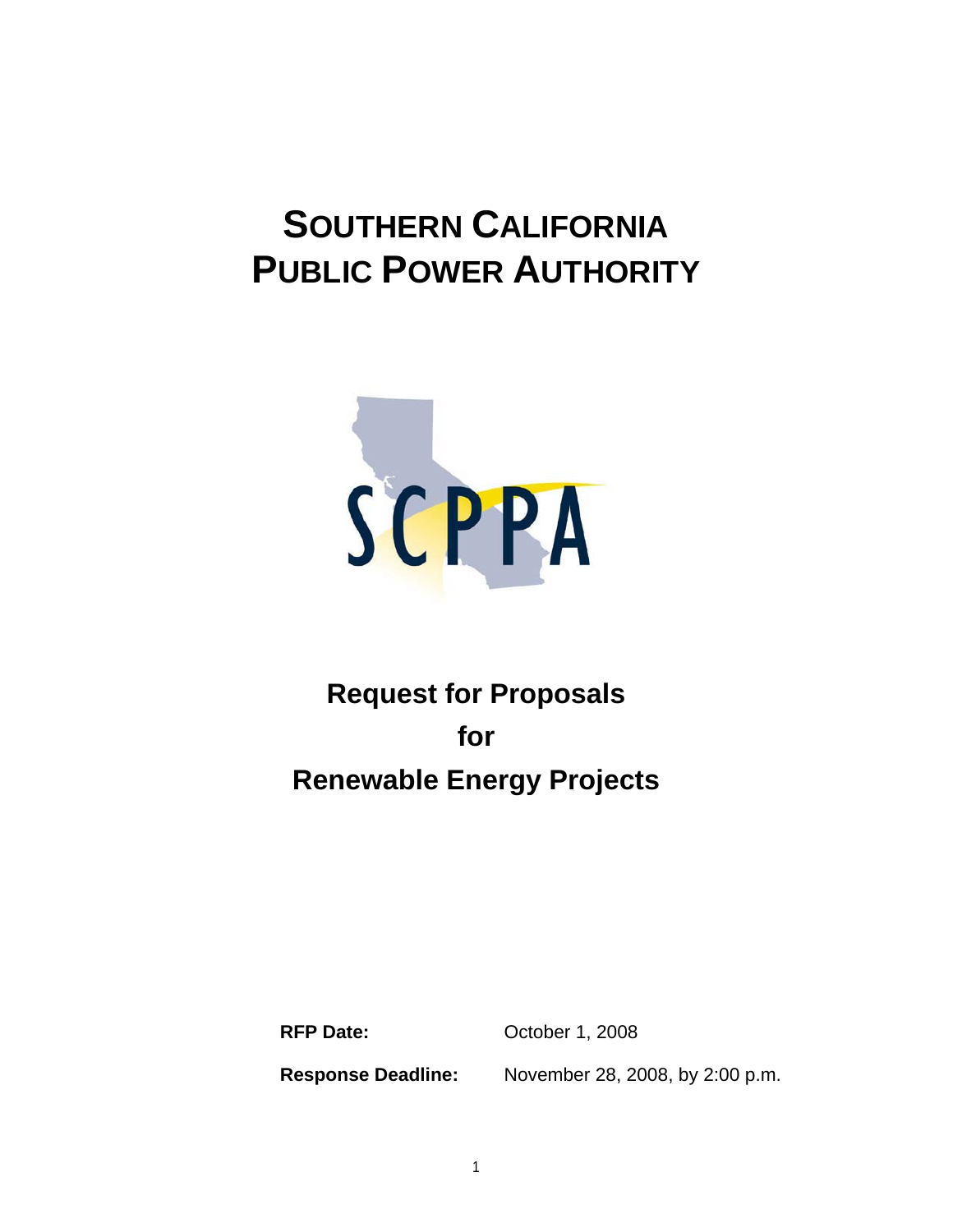### **SOUTHERN CALIFORNIA PUBLIC POWER AUTHORITY**

### **Request for Proposals for Renewable Energy Projects**

The Southern California Public Power Authority (SCPPA) is hereby soliciting competitive proposals for renewable energy through (i) facility ownership, or (ii) power purchase agreement with ownership option(s) in one or more facilities, including consideration for Green House Gas (GHG) reduction applications for existing facilities, and combined use technologies of existing or proposed facilities.

#### **Introduction**

SCPPA, a joint powers authority and a public entity organized under the laws of the State of California, was created pursuant to the Government Code of California and a Joint Powers Agreement for the purpose of planning, financing, developing, acquiring, constructing, operating and maintaining projects for the generation or transmission of electric energy.

Membership consists of eleven cities and one irrigation district which supply electric energy within Southern California, including the municipal utilities of the cities of Anaheim, Azusa, Banning, Burbank, Cerritos, Colton, Glendale, Los Angeles, Pasadena, Riverside, and Vernon, and the Imperial Irrigation District (Member Agencies).

SCPPA is governed by its Board of Directors, which consists of representatives from each of its members. The management of SCPPA is under the direction of an Executive Director who is appointed by the Board.

SCPPA currently holds capacity entitlements in the following projects and 100% of the output is sold and controlled by its member utilities:

- Palo Verde Power Project
- Hoover Uprating Power Project
- San Juan (Unit 3) Power Project
- Magnolia Power Project
- Southern Transmission System
- Mead-Adelanto Transmission Project
- Mead-Phoenix Transmission Project
- Pinedale Natural Gas Reserves Project
- Gould Geothermal Project

#### **Equity Participation**

SCPPA is well positioned to facilitate the joint ownership of a renewable power project for the benefit of its members. SCPPA would like to hold an undivided equity interest in all or part of the facility, issue taxexempt debt financing to pay for the capital buy-in, and sell 100% of the output to the interested members at cost. SCPPA's low cost of capital provides a benefit to its members under the equity/ownership scenario; therefore this is the preferred scenario for this RFP. However, SCPPA will also consider power purchase agreements (straight or prepay), which include an option to purchase the project during the term of the agreement.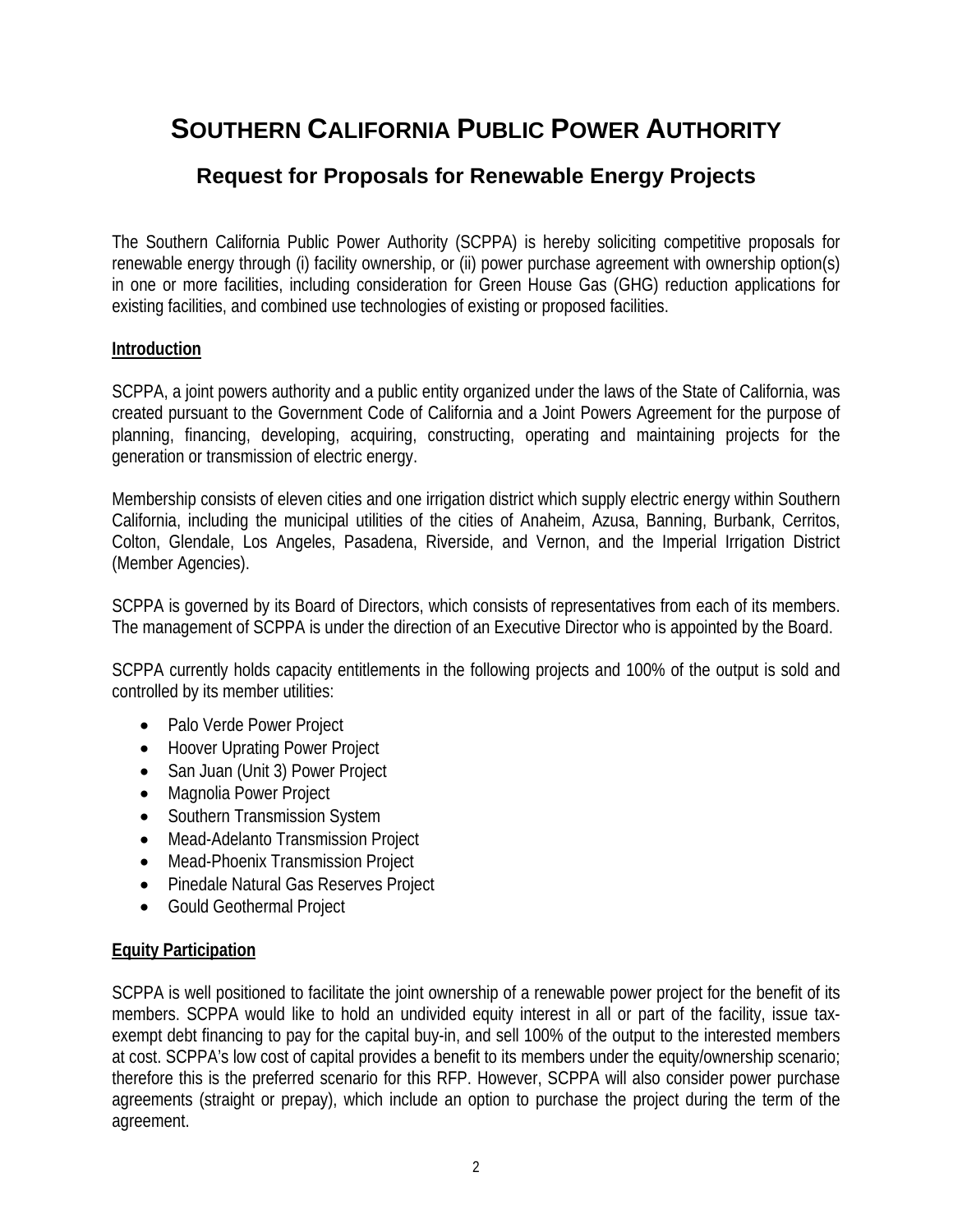SCPPA will not entertain speculative or research proposals, but seeks tangible and timely opportunities to increase their generation portfolio with renewable technologies.

SCPPA does not wish to entertain power purchase agreements without ownership options.

#### **Proposal Submission Delivery Requirements**

One (1) hard copy of your response, including a letter of authentic offer with wet-ink authority signature, and any supporting documentation should be delivered prior to 2:00 p.m. on November 28, 2008, to:

Southern California Public Power Authority 225 S. Lake Avenue, Suite 1250 Pasadena, California 91101

One soft copy of your proposal should also be delivered as above or alternately e-mailed to [dwalden@scppa.org.](mailto:dwalden@scppa.org) Clarification questions may also be addressed to David Walden at [dwalden@scppa.org,](mailto:dwalden@scppa.org) (626) 793-9364; Fax 793-9461

No contact should be made with the Board of Directors, Committee Members, or SCPPA Participating Members concerning this request for proposals.

All information received by SCPPA in response to this Request for Proposals is subject to the California Public Records Act and all submissions may be subject to review in the event of an Audit.

#### **Proposal Submission Required Elements**

- **1. Category**: Respondent will clearly identify their submission into the following categories:
	- **a)** Wind, including all air-flow technologies
	- **b)** Geothermal, including all temperature gradient technologies
	- **c)** Biomass, including waste or dedicated energy crops
	- **d)** Biogas, including landfill, digester gases and gas conversion or gasification technologies
	- **e)** Hydro, including all mass-in-motion technologies involving fluids
	- **f)** Solar, including all photo-voltaic and photo-optic technologies
	- **g)** Solar Thermal, including all sunlight concentration technologies
	- **h)** Municipal Solid Waste (MSW)
	- **i)** Load-Shifting as defined by the California Energy Commission (CEC), including energy storage and permanent load-shifting technologies
	- **j)** Green House Gas (GHG), including reduction or capture and sequestration technologies
	- **k)** Alternative Use, including supplemental processes to existing operations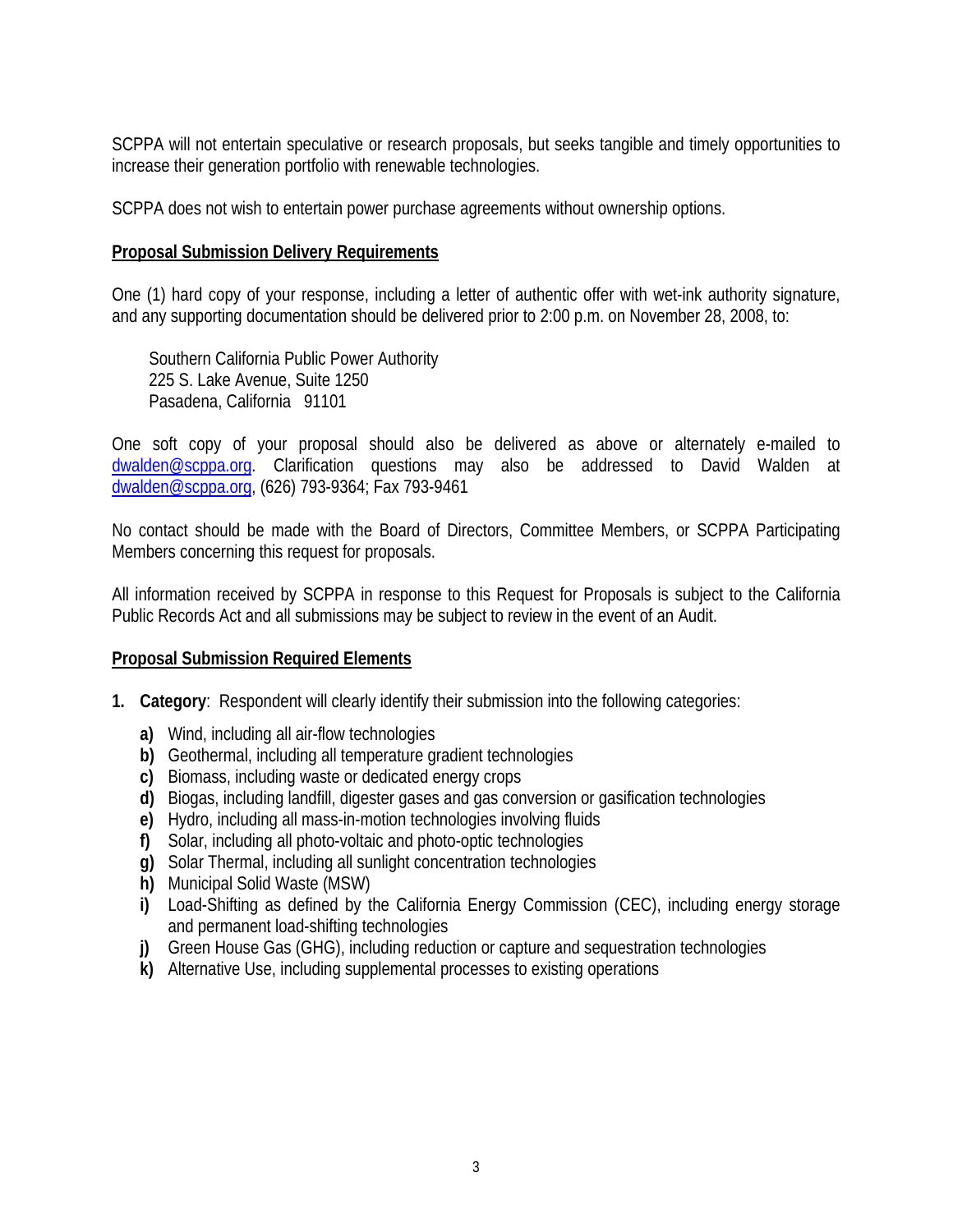- **2. Project Details:** Respondent will clearly identify the proposed energy delivery including sub-sets or project phasing with the following information:
	- **a) Project Description**: Project name and location, and phases if applicable
	- **b) Contract Quantity**: in MW and GWh, and by project phase if applicable. Include nameplate rating and proposed amount to be delivered.
	- **c) Levelized Cost of Energy**: in \$/MWh, and itemized by cost components if applicable
	- **d) Energy Availability:** Maximum and minimum monthly capacity factors, load shapes, seasonal shapes, and reliability indices
		- i) Dispatch-ability/Scheduling: Describe the dispatch-ability of the proposed power (by unit or phase if applicable) and scheduling requirements/limitations. Also outline any rights for SCPPA to perform full or partial dispatch.
	- **e) Point of Delivery (POD):** The cost of transmission to the delivery point shall be included in the Energy Price to one of the following locations:
		- i) Mead 230
		- ii) Mead 500
		- iii) Marketplace
		- iv) Westwing 500
		- v) Mona
		- vi) Gonder
		- vii) LADWP-Sylmar
		- viii) NOB
- ix) McCullough 500
- x) Adelanto 500
- xi) Victorville 500
- xii) Barren Ridge 230
- xiii) Intermountain Power Project Station xiv) ISO SP15
- 
- xv) Others as may be identified.
- **f) Environmental Attributes:** SCPPA shall receive any and all environmental attributes associated with the generating facility and the energy output, including but not limited to renewable energy credits and air emission credits or offsets, i.e. greenhouse gas credits, at the location of source.
	- i) For combustion technologies detail the forecast emissions, emissions controls, or compliance to applicable area regulations.
- **g) Capacity Rights:** SCPPA shall receive any and all capacity rights associated with the energy.
	- i) Identify any Energy and/or associated capacity to be provided to parties other than SCPPA.
	- ii) Identify any project dependent facilities that require shared use or third party access rights such as intermediate distribution infrastructure, control rooms, or other intermingled facilities.
	- iii) Describe any controls or provisions to assure the continuation of the described capacity: i.e.: for wind projects any adjacent or future projects encroaching on turbine spacing or airflow; for hydro projects any limitations or regulations on water flow, diversion or lake level maintenance requirements; and other such controllable measures for the proposed project.
- **h) Ownership:** Description of the proposed ownership and operation structure (i.e., 100% SCPPAowned turnkey, corporation, general partnership, limited partnership, etc.)
	- i) In the case of a SCPPA ownership offer, a purchase price at Commercial Operation Date (COD) shall be specified along with an estimate of all recurring owner costs, including but not limited to operation and maintenance costs, taxes, lease payments, royalties, insurance, etc.
	- ii) For purchase power agreements with purchase options, a delivered energy price, in \$/MWh, shall be specified for the energy, environmental attributes and capacity; and an early buyout price or detailed formula to calculate the buyout price shall be specified.
	- iii) Terms up to the life of the facility will be considered.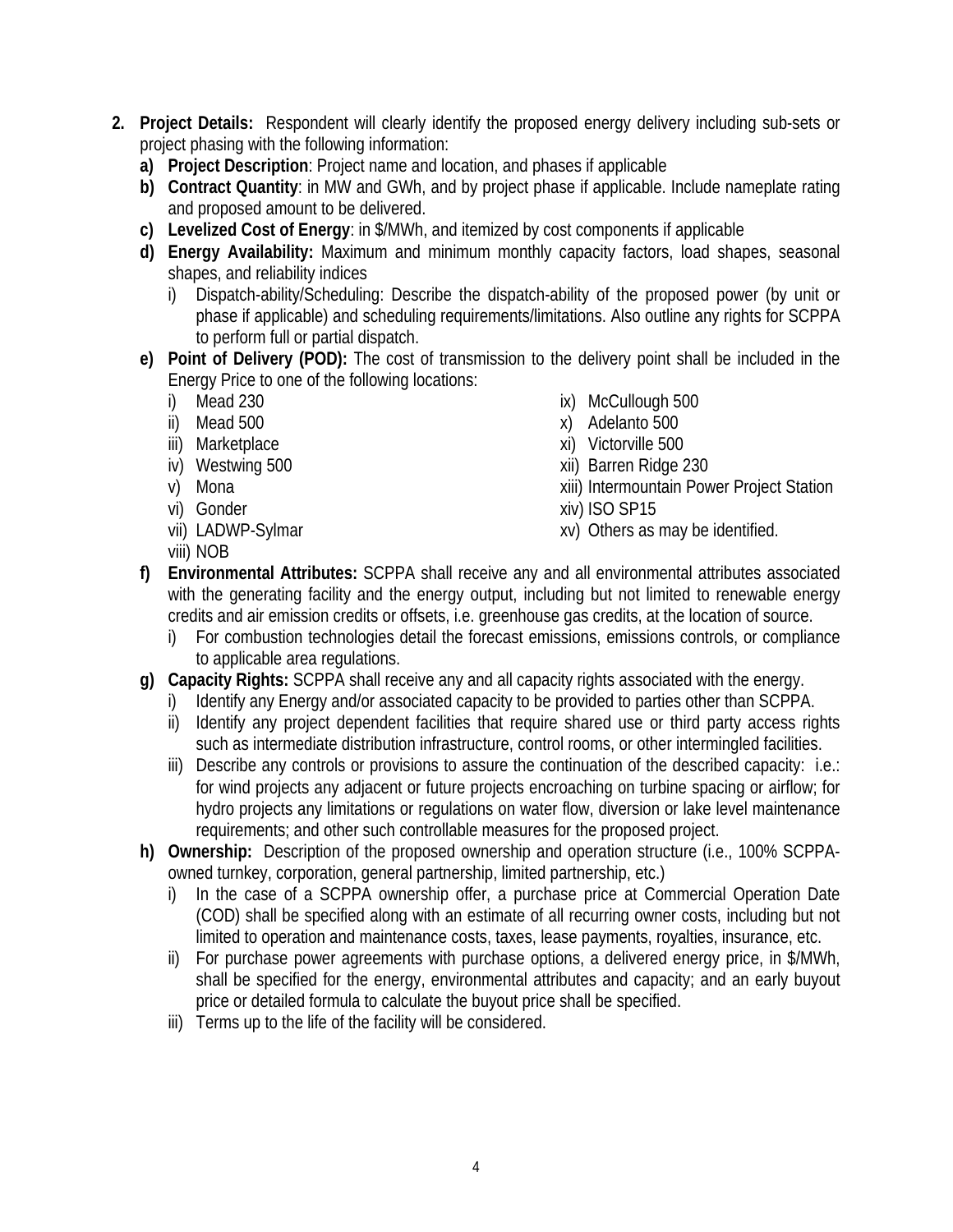- **i) Project Plan to Commercial Operation Date:** A proposed commercial operation date with a satisfactory major milestone schedule that includes at least the following:
	- i) Proposed schedule for obtaining and developing site access and control through executed leases, fee purchases, approvals, or other means.
	- ii) Detail any prior or existing settlements made for environmental mitigation and clearly identify any post-construction or pass-forward mitigation obligations which would be forwarded in the event a contract was executed (i.e., reserve or offset land for environmental habitat or reconstruction).
	- iii) Proposed schedule for obtaining construction and operational permits and licenses, and construction financing.
	- iv) Proposed construction schedule including major equipment purchasing, anticipated Factory Acceptance Testing of major components, Site Tests, commencement of test-energy and Commercial Operation Date (COD).
	- v) For projects or operations requiring water or make-up water, describe the supply requirements and provisions for supply.
	- vi) Proposed schedule or application status to acquire necessary transmission and/or interconnection service.
	- vii) Describe whether and to what extent any environmental studies have been carried out with respect to the proposed project and how compliance with the California Environmental Quality Act (CEQA) might be effectuated, including, if the Project is located outside California, how Title 14 Section 15277 of the California Administrative Code is addressed by the project.

#### **3. Experience:**

Respondent will clearly identify project participants and management team including identification of those responsible for design, construction, permitting, operations and maintenance.

- **a)** Specify key employees and describe their experience with the development, construction, finance closing, commercial operation, and maintenance of similar projects as proposed by respondent in response to this RFP.
- **b)** Provide current financial statements of all entities involved as Project participants or as part of management team. This shall include items such as audited financial statements (not over twelve months old,) annual reports, FERC Form 1, and any other applicable financial information. If none of the above are available; respondent shall be expected to provide verifiable financial statements for the past three (3) years if available, and respondent's Dunn & Bradstreet identification number, where available.
- **c)** Provide a commitment statement for the retention and use of key employees as proposed, their availability to initiate and sustain the proposal, as well as planned supplement if not available to assure project delivery.
- **d)** Respondent shall indicate any and all pending litigation that could affect the viability of respondent's proposal or respondent's financial stability.
- **e)** Identify existing projects in commercial operation which respondent developed and/or operates.
- **f)** Description of the project/generation technology and a description of technical resource data, including any studies or reports regarding the resource.